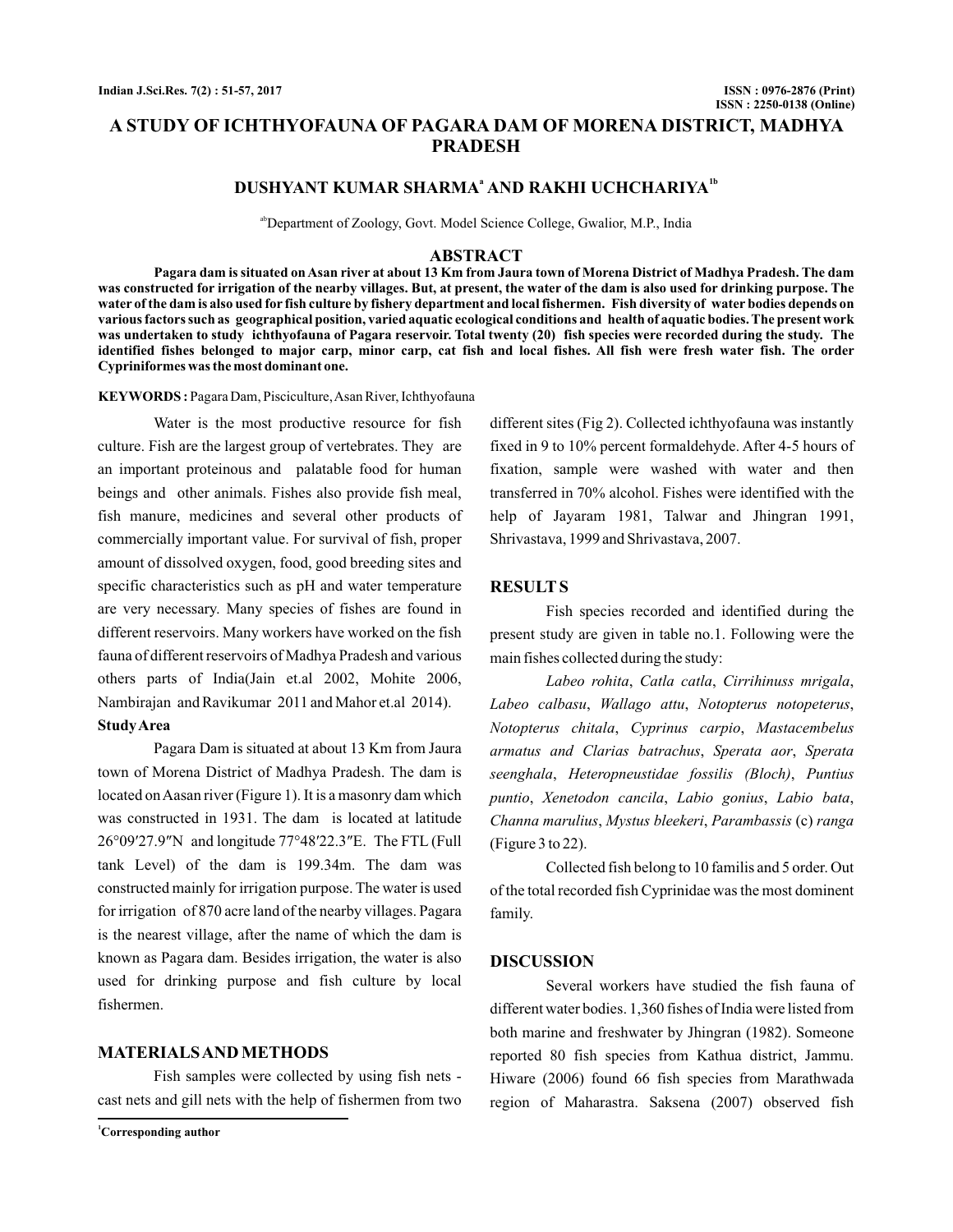

**Figure 1 : Satellite View of Pagara Reservoir (Courtesy Google Map)**



**Figure 2 : Sites for Fish Collection**

diversity of Northern Madhya Pradesh and recorded 73 species of fishes belonging to 52 genera, 24 families and 11 orders. Someone studied the Ekrukh Lake near Solapur and recorded 18 species of fish. Garg et al.(2007 and 2010) identified 42 species belonging to 6 orders, 15 families and 28 genera from Ramsagar reservior, Datia District (M.P). Paller et al. (2011) observed sixteen (16) species of fish from thirteen genera, belonging to ten families from the three major watersheds of the Makiling Forest Reserve

Loguna, Phillippines. Sharma et al. (2011) identified (15) species of fish during their study period from Picchola lake Udaipur, Rajasthan. Jagtap (2013) found (61) fish species belonging into 13 families in Himachal Pradesh. Uchchariya et al. (2012) observed 40 species of fishes, belonging to 23 genera, 12 families and 6 orders from Tighra reservoir. Vishwakarma and Vyas (2014) found 27 fish species from there. Guzmen et al.(2014) identified thirty eight (38) species, belonging to twenty families.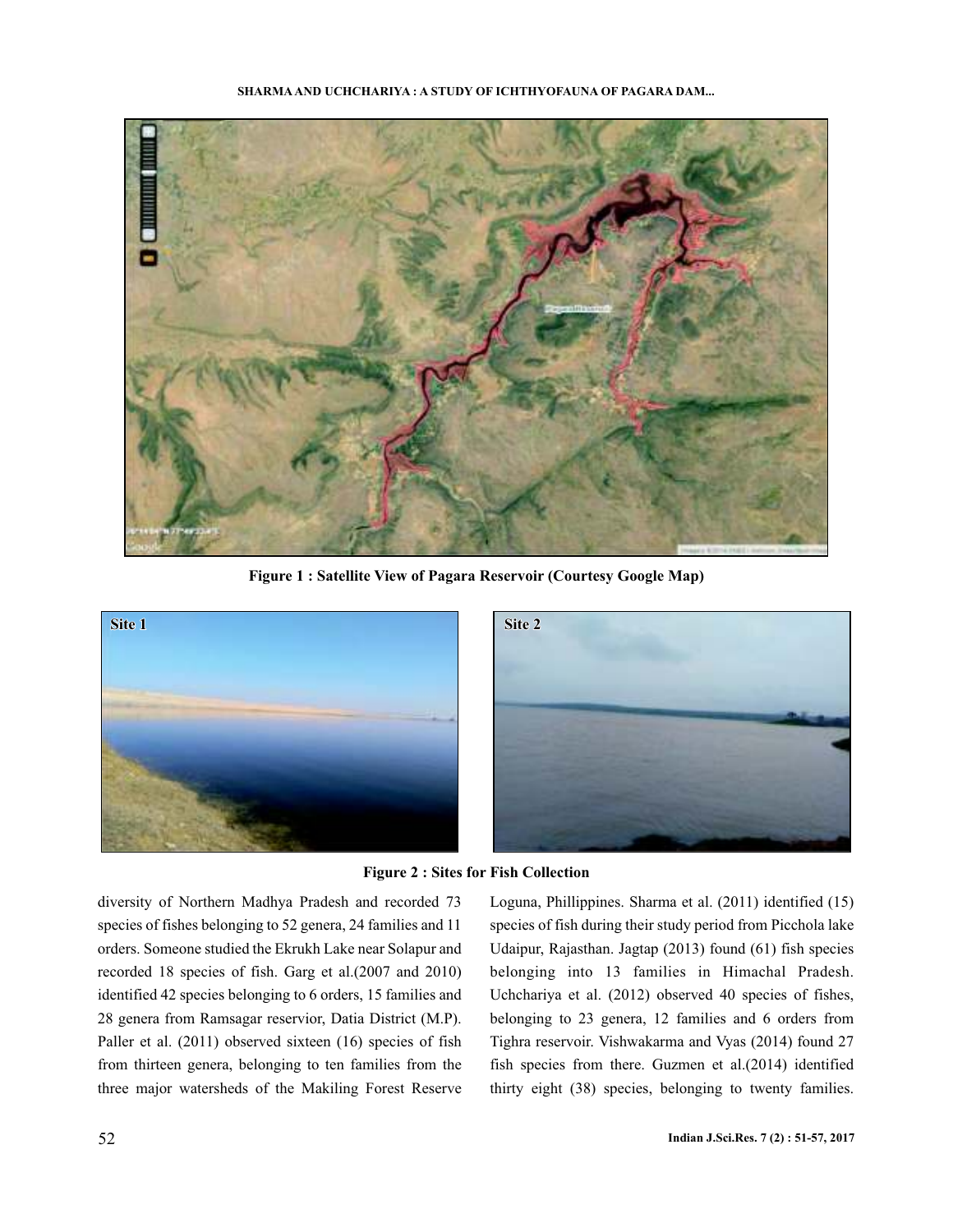| S.N.0           | Present Scientific Name          | Local Name          | Family           | Fin Formula                                              |
|-----------------|----------------------------------|---------------------|------------------|----------------------------------------------------------|
|                 | Labeo rohita                     | Rohu                | Cyprinidae       | D. $15-16(3/12-13);$ P1.16-17;P2.9;A.7(2/5).             |
| 2               | Catla catla                      | Catla(Bhakur)       | Cyprinidae       | $D.17 - 18(2/15 - 16); P1.18 - 20; P2.9; A.8(3/5)$       |
| 3               | Cirrhinus mrigala                | Nain                | Cyprinidae       | D. 16; P1. 17; P2.9; A.8.                                |
| 4               | Labeo calbasu                    | Calbasu(karaunchar) | Cyprinidae       | $D.17 - 18(3/14 - 15); P1.16 - 18; P2.9(1/8); A.7(2/5).$ |
| 5               | Wallago attu                     | Padhani(barari)     | Siluridae        | $D.5$ ; P1.1/13-14; P2.10; A.85-89.                      |
| $\circ$         | Notopterus notopterus            | Patola              | Notopteridae     | $D.7-8$ ; $P1.15-17$ ; $P2.5-6$ ; $A.99-104$             |
| 7               | Notoprerus chitala               | Моуа                | Notopteridae     | $D.9;P1. 15-16; P2. 6; A.115-120.$                       |
| $\infty$        | Cyprinus carpio                  | Comman carp         | Cyprinidae       | D.3-4/18-20;P1.1/15; P2.1/8;A.3-5.                       |
| Ç               | Mastacembelus armatus            | Baam                | Mastacembelidae  | D.XXXII-XL 64-92; P1.17-19; A.III 31-46.                 |
| $\overline{a}$  | Clarias batrachus                | Mangur              | Clariidae        | D.64-70;P1.1/9-10;P2.6; A.45-52.                         |
|                 | Heteropneustidae fossils (Bloch) | Singhi              | Heteropnerstidae | D6-7; P.7; V.6; A.6 -79; C.19.                           |
| $\overline{2}$  | Puntius sarana sarana            | Puthia              | Cyprinidae       | D.III-IV 8; A.III 5; PI 14-16; VI 8                      |
| $\mathbf{13}$   | Xenentodon cancila               | Suja                | Belonidae        | D.15-16;P1.10-11;P2.6;A.17-18                            |
| $\overline{4}$  | Labio gonius                     | Kuria               | Cyprinidae       | $D.15-19; A.8(3/5); P.17-18; V.9; C.19$                  |
| $\overline{15}$ | Labio bata                       | Bata                | Cyprinidae       | $D.11(2/9); P1.16-17; P2.9(1/8); A.7(2/5)$               |
| $\frac{6}{1}$   | Channa marulius                  | Saal                | Channidae        | $D.45 - 55; A.28 - 36; P.16 - 18; V.6$ .                 |
| $\overline{17}$ | Mystus bleekeri                  | Kirua               | Bagridae         | D.I 7-8;A.III6-7;P.I 9-10;V.I 5                          |
| $\frac{8}{18}$  | Parambassis c. ranga             | Chanda              | Ambassidae       | D. VII+I 11-14, P1.I 11-12, P2.15, A.III 13-15           |
| $\overline{0}$  | Sperata aor                      | Tengra              | Bagridae         | D.I/7;P1 I/9-10; P2.I/5;A.12-13                          |
| $\overline{c}$  | Sperata seenghala                | Singhra             | Bagridae         | D.I/7;P1 I/9;P2. I/5; A.11-12                            |

Table 1 : List of Fishes Collected Them Pagara Dam **Table 1 : List of Fishes Collected Them Pagara Dam**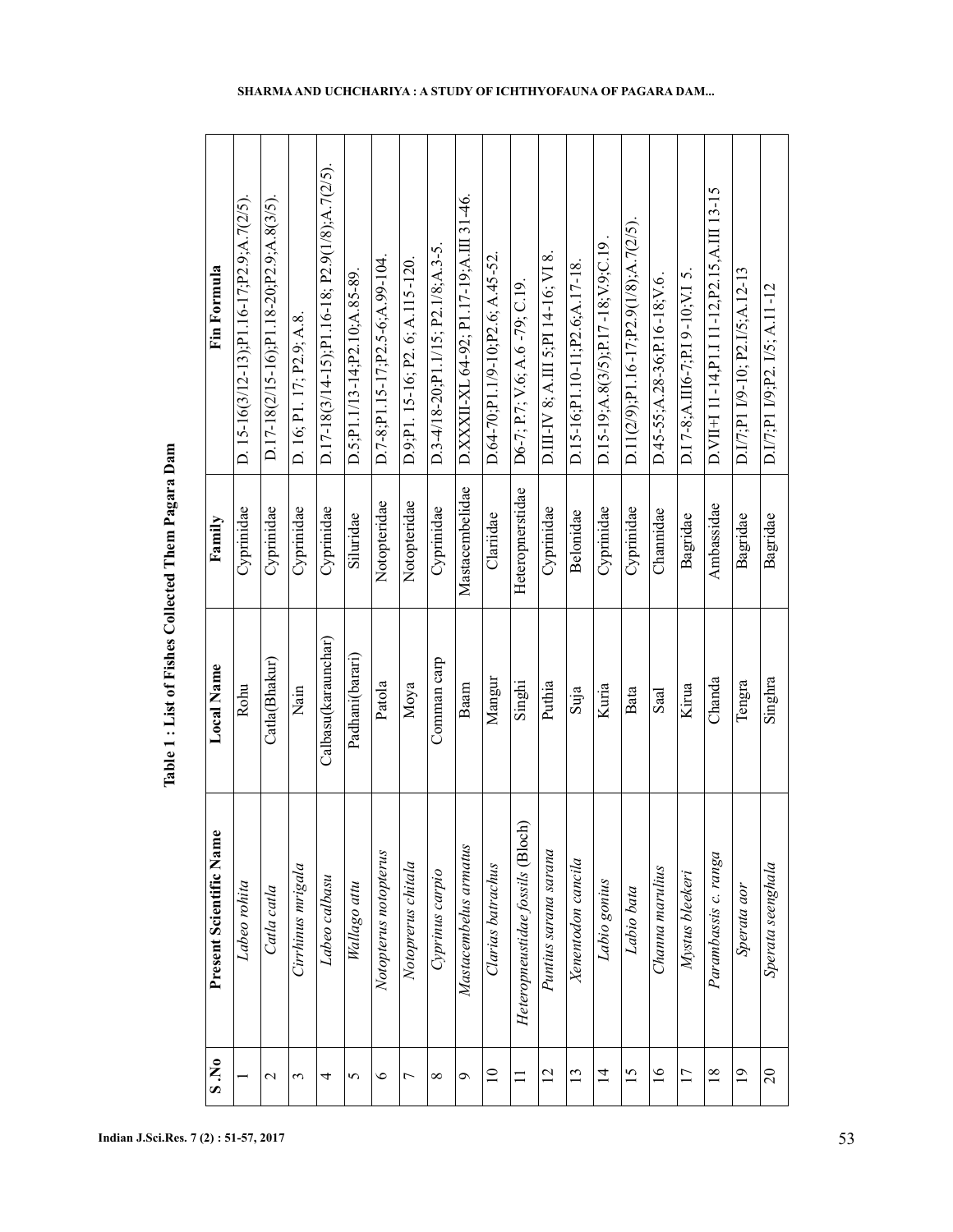

**Figure 3 :** *Lebeo rohita*



**Figure 4 :** *Catla catla*



**Figure 5 :** *Cirrhinus mrigala*



**Figure 6 :** *Labeo calbasu*



**Figure 7 :** *Wallago attu*



**Figure 8 :** *Notpterus notopterus*



**Figure 9 :** *Notoprerus chitala*



**Figure 10 :** *Cyprinus carpio*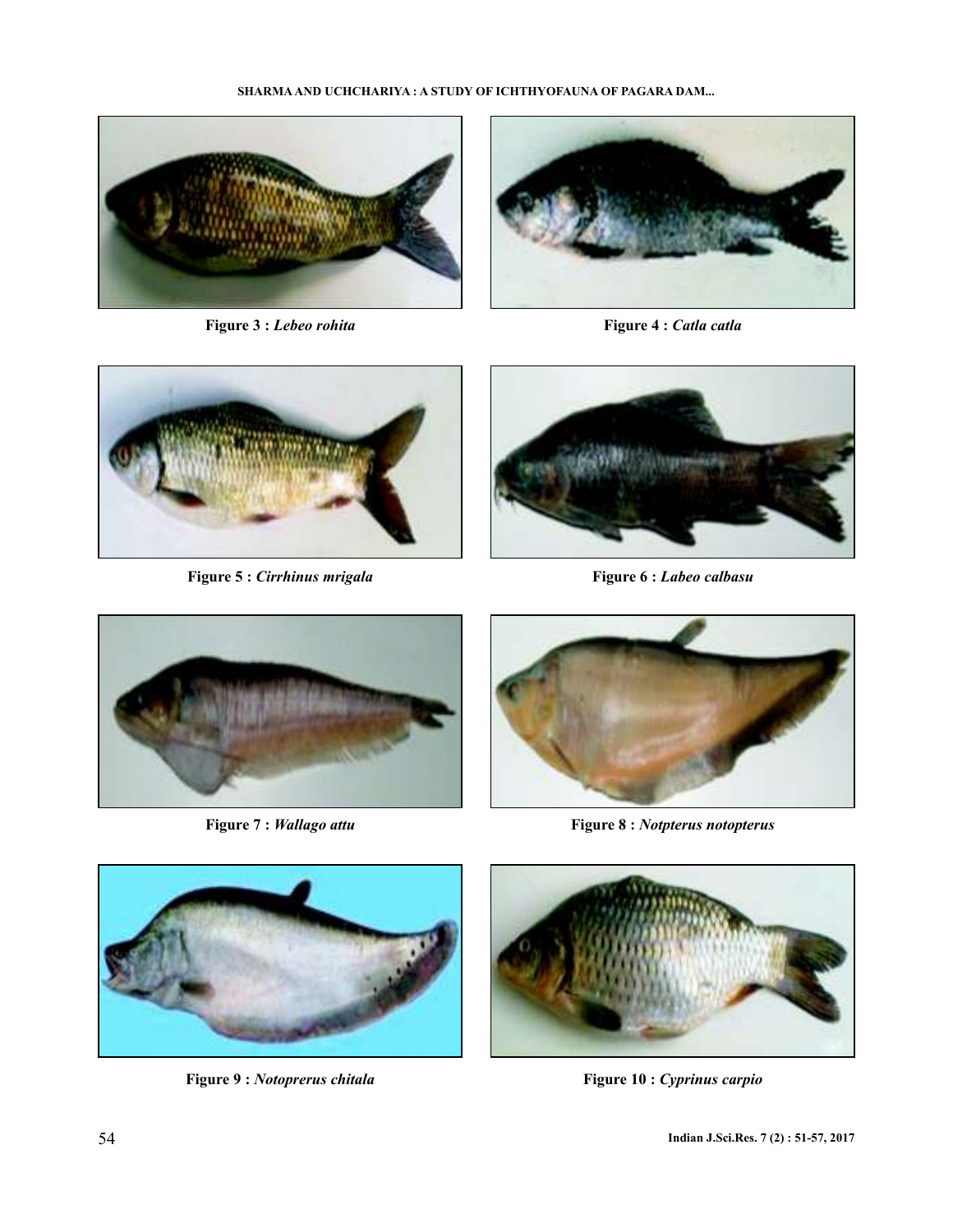

**Figure 11 :** *Mastacembelus armatus*



**Figure 12 :** *Clarias batrachus*



**Figure 13 :** *Heteropneustes fossilis*



**Figure 14 :** *Puntius sarana sarana*



**Figure 15 :** *Xenentodon cancila*



**Figure 16 :** *Labeo gonius*



**Figure 17 :** *Channa (O) maruilus*



**Figure 18 :** *Labeo bata*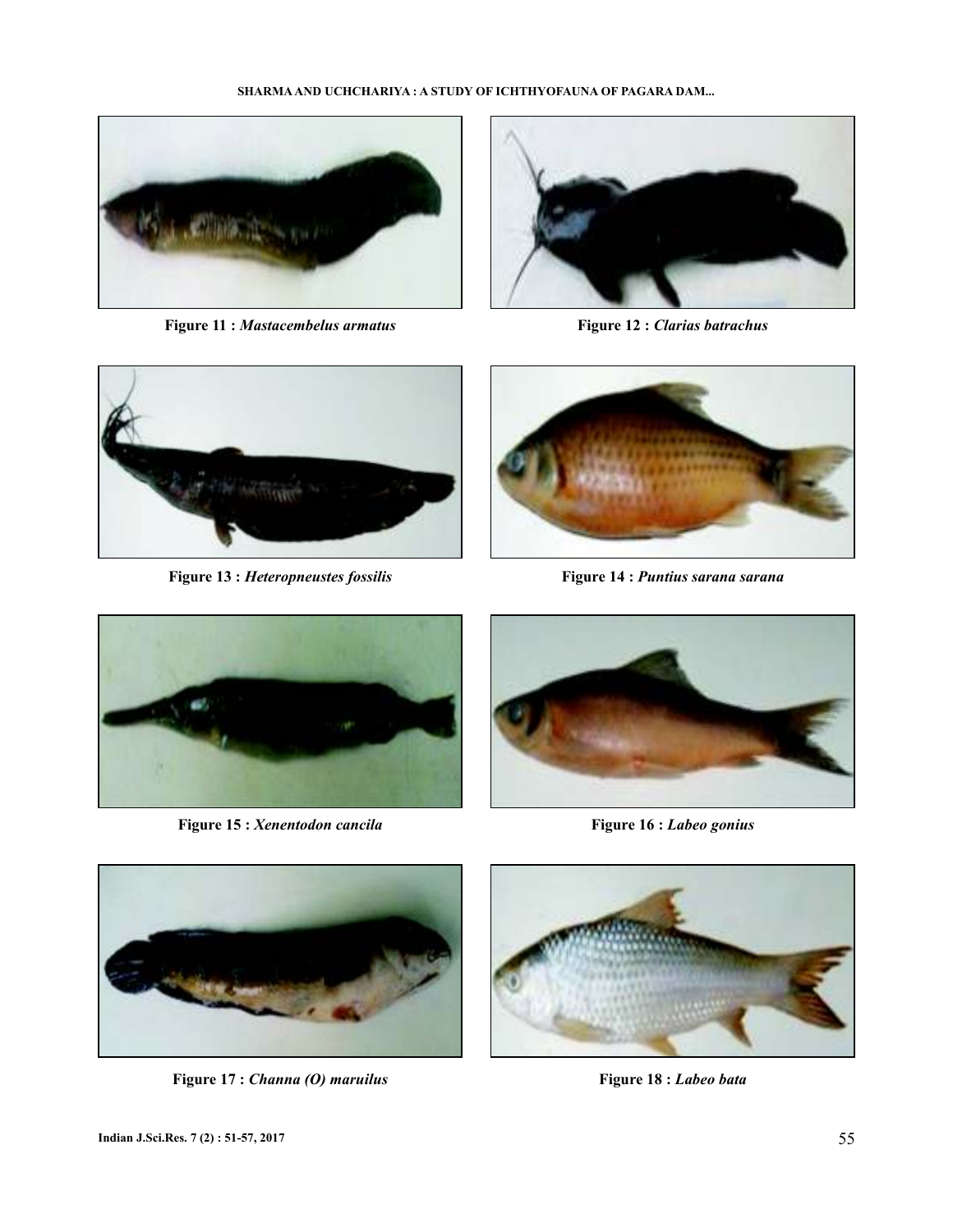

**Figure 19 :** *Mystus bleekeri*



**Figure 20 :** *Parambassis (C.) ranga*



**Figure 21 :** *Sperata aor*

Mahor et al.(2014) studied fish resources of Tighra reservoir, Gwalior (M.P.).In the present study, total 20 fish species were identified, out of which 8 belong to cyprinidae, 3 Bageridae, 2 Notopteridae and one each to in Siluridae,Mastacembelidae,Clariidae,Heteropnerstidae,Be lonidae,Ambassidae and Channnidae. Thus, cyprinidae is the most dominant family with 8 fish species. There may be possibility of some more fish species in the Pagara reservoir.

## **ACKNOWLEDGEMENT**

The second author Rakhi Uchchariya is thankful to UGC,New Delhi for the award of Rajiv Ghandhi National Fellowship for SC, for carrying out this study.

## **REFERENCES**

Garg R. K., Rao R. J. and Saksena D. N., 2007.Checklist of fishes of Ramsagar reservior, Datia district, Madhya Pradesh, India Zoos' print, 22 (8):2801-2803.



**Figure 22 :** *Sperata seenghala*

- Garg R. K., Rao R. J. and Saksena D. N., 2010. Fish diversity, production potential and commercial fisheries of Ramsagar reservior, Datia, Madhya Pradesh, India.Bom. Natu. Histo. Soc. (In press).
- Guzmen A. M. T. and Capaque T. P. V., 2014. Inventory of ecologically important fish species in Bugang River,Philippines. Int. J.Vol.7.
- Jagtap H. S., 2013. Fish fauna of Himachal Pradesh.A Case study. IJSR. Vol.2.Issue 7.
- Jain Renu, Sharma D. K. and Sharma Dushyant, 2002. Studies on the ecology and fish fauna of Gopalpura tank of Guna District M.P. Environment Conservation, 3 (2): 49-52.
- Jayaram K. C., 1981. The Fresh water fishes of India. Zoological survey of India. Kolkata.
- Jhingran V. G., 1991. Fish and Fishries of India, Hindustan Pub.Co., New Delhi.